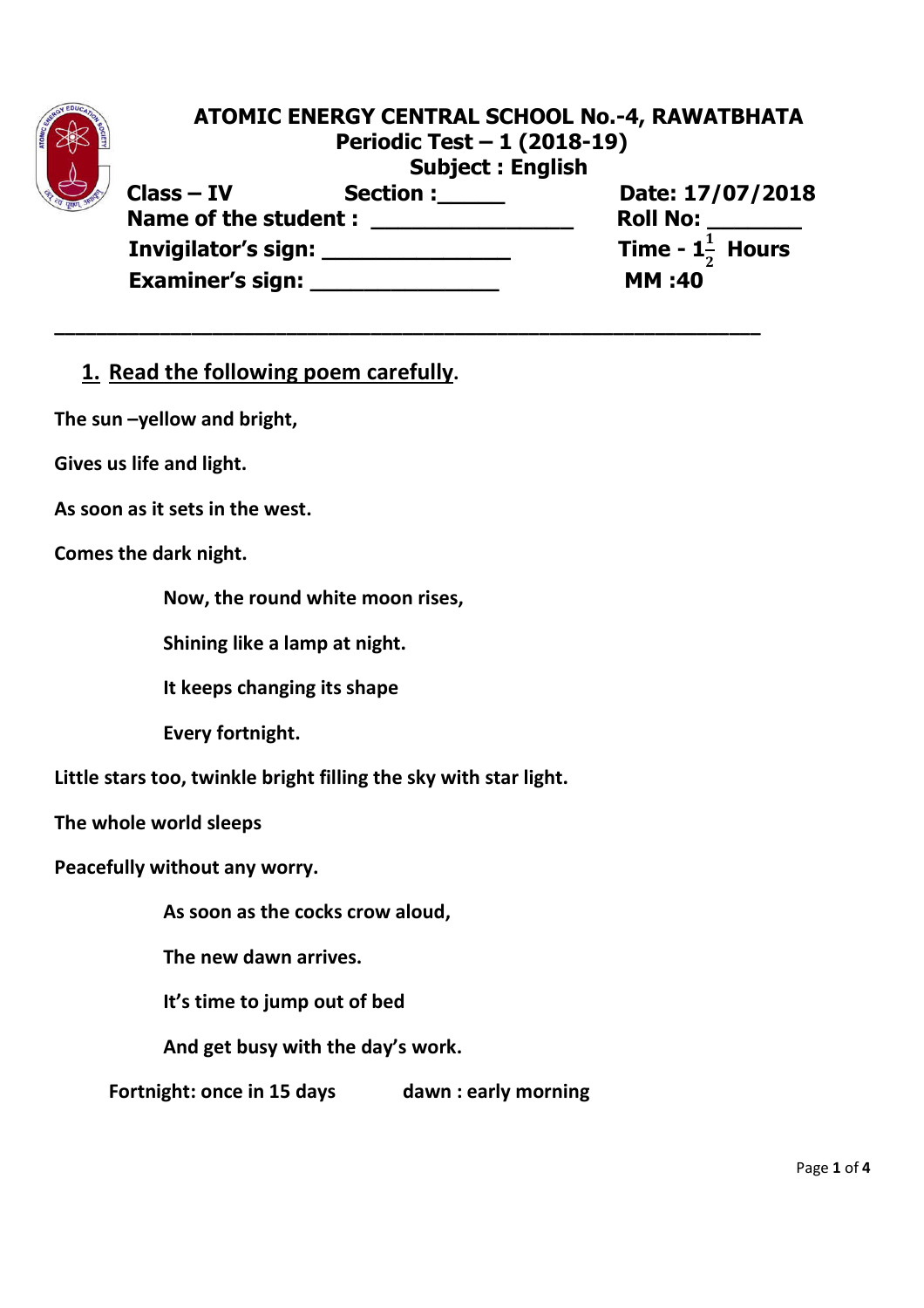|                          | A. choose the correct answer.                       |                                                                        |                              |     | (2) |
|--------------------------|-----------------------------------------------------|------------------------------------------------------------------------|------------------------------|-----|-----|
|                          | i) The moon changes its shape every _____________.  |                                                                        |                              |     |     |
|                          |                                                     | 1) day 2) week 3) fortnight 4) month                                   |                              |     |     |
|                          |                                                     | ii) The dawn of the day comes when the cocks_________ aloud every day. |                              |     |     |
|                          |                                                     | 1)chirp 2) crow 3) hoot 4) caw                                         |                              |     |     |
|                          | B. Pick out any set of rhyming words from the poem. |                                                                        |                              | (1) |     |
|                          | ________________<br>c. What does the sun give us?   |                                                                        |                              | (1) |     |
|                          | Q2. Who said these words to whom?                   |                                                                        |                              | (2) |     |
|                          | a) "Wake up, dear! Wake up fast!"                   |                                                                        |                              |     |     |
|                          | __________________said to ____________________      |                                                                        |                              |     |     |
|                          | b) "Why do you sleep at nine every night"?          |                                                                        |                              |     |     |
|                          | _______________ said to _____________________       |                                                                        |                              |     |     |
|                          | Q3. Rearrange the letters to make meaningful words. |                                                                        |                              | (4) |     |
| llesm _________________  |                                                     |                                                                        |                              |     |     |
| mrala ________________   |                                                     |                                                                        | wodwin _____________________ |     |     |
|                          | Q4. Write the meaning of the following words.       |                                                                        |                              | (2) |     |
|                          | a. mutters - ________________                       |                                                                        | b. pretty - $\frac{1}{2}$    |     |     |
| Q5. Write True or False. |                                                     |                                                                        |                              | (2) |     |
|                          | a. Neha's clock rang at 6 o' clock.                 |                                                                        |                              |     |     |
|                          | b. Neha's mother told her to sleep more.            |                                                                        |                              |     |     |
|                          |                                                     | c. At first the fir tree was sad because it had needle like leaves.[   |                              |     |     |
|                          |                                                     | d. The fir tree was happy because a man stole golden leaves.           |                              |     |     |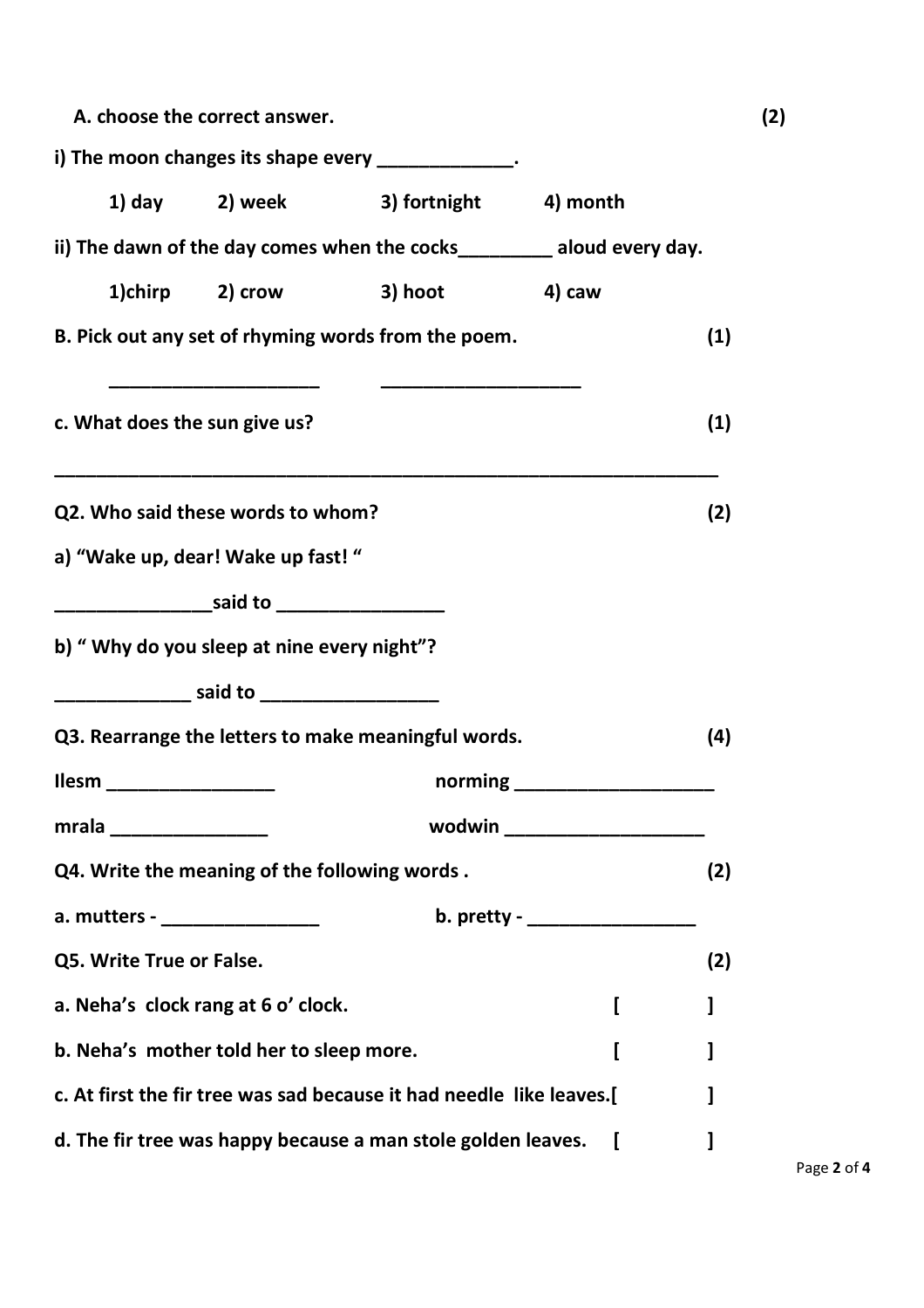| Q6. Encircle the nouns in the following sentences.                         | (2)                             |
|----------------------------------------------------------------------------|---------------------------------|
| a. Ram was a great king.                                                   |                                 |
| b. Ruchika is a good girl.                                                 |                                 |
| c. The sun is shiny and bright.                                            |                                 |
| d. I live in Rawatbhata.                                                   |                                 |
| Q7. Fill in the blanks.                                                    | (3)                             |
| a. Big                                                                     | biggest                         |
| sleepier<br>b. Sleepy<br>c. Lovely                                         | loveliest                       |
| Q8. Write the opposites.                                                   | (2)                             |
| a. Happy x _____________<br>b. full $X$ _____________                      | b. possible $x$ _______________ |
| Q9. Write any two actions that make people happy/ unhappy.                 | (4)                             |
| happy                                                                      | unhappy                         |
|                                                                            |                                 |
| Q10. Punctuate and rewrite the the sentences.                              | (2)                             |
| 1. on monday raju and santosh went for a picnic                            |                                 |
| oh no why does mother have to wake me up                                   |                                 |
| Q11. Fill in the blanks with the correct words.                            | (4)                             |
| a. Ram ________________ a good football player. (was/were)                 |                                 |
| b. I looked __________________________________the door.( under / behind)   |                                 |
| c. I want to read __________everyone has gone to sleep.(and / but)         |                                 |
| d. Raju ____his father, when the guest had come. (called out / pulled out) |                                 |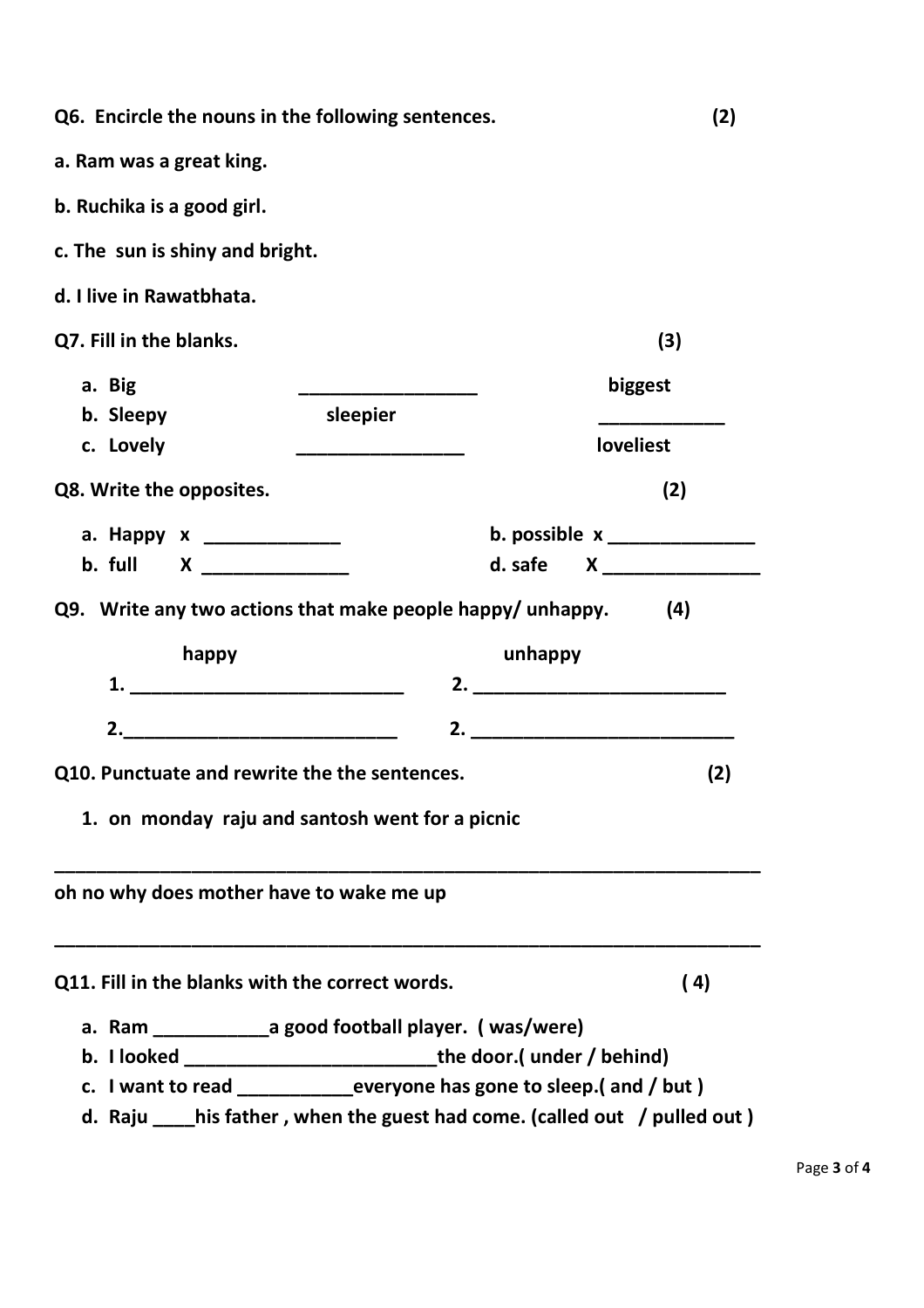|                                      | Q12. Write any two sentences on your favourite fruit. |      | (2)   |  |
|--------------------------------------|-------------------------------------------------------|------|-------|--|
|                                      |                                                       |      |       |  |
|                                      | Q13. Select the appropriate words.                    |      | (2)   |  |
| smell                                | see                                                   | hear | taste |  |
|                                      | a. We __________________through our eyes.             |      |       |  |
|                                      | b. Nose is used to ________________________.          |      |       |  |
|                                      | c. We _______________through our ears.                |      |       |  |
|                                      | d. Tongue is used to ____________________things.      |      |       |  |
| Q14. Answer the following questions. |                                                       |      | (2)   |  |
|                                      | 1. Who are already awake?                             |      |       |  |
|                                      | 2. Why is a nose important for you?                   |      |       |  |
|                                      |                                                       |      |       |  |
|                                      | Q15. Write the plurals of the following words.        |      | (3)   |  |
| 1. Leaf                              |                                                       |      |       |  |
| 2. Wish                              |                                                       |      |       |  |

3. Man **but a structure** and the structure of the structure of the structure of the structure of the structure of the structure of the structure of the structure of the structure of the structure of the structure of the st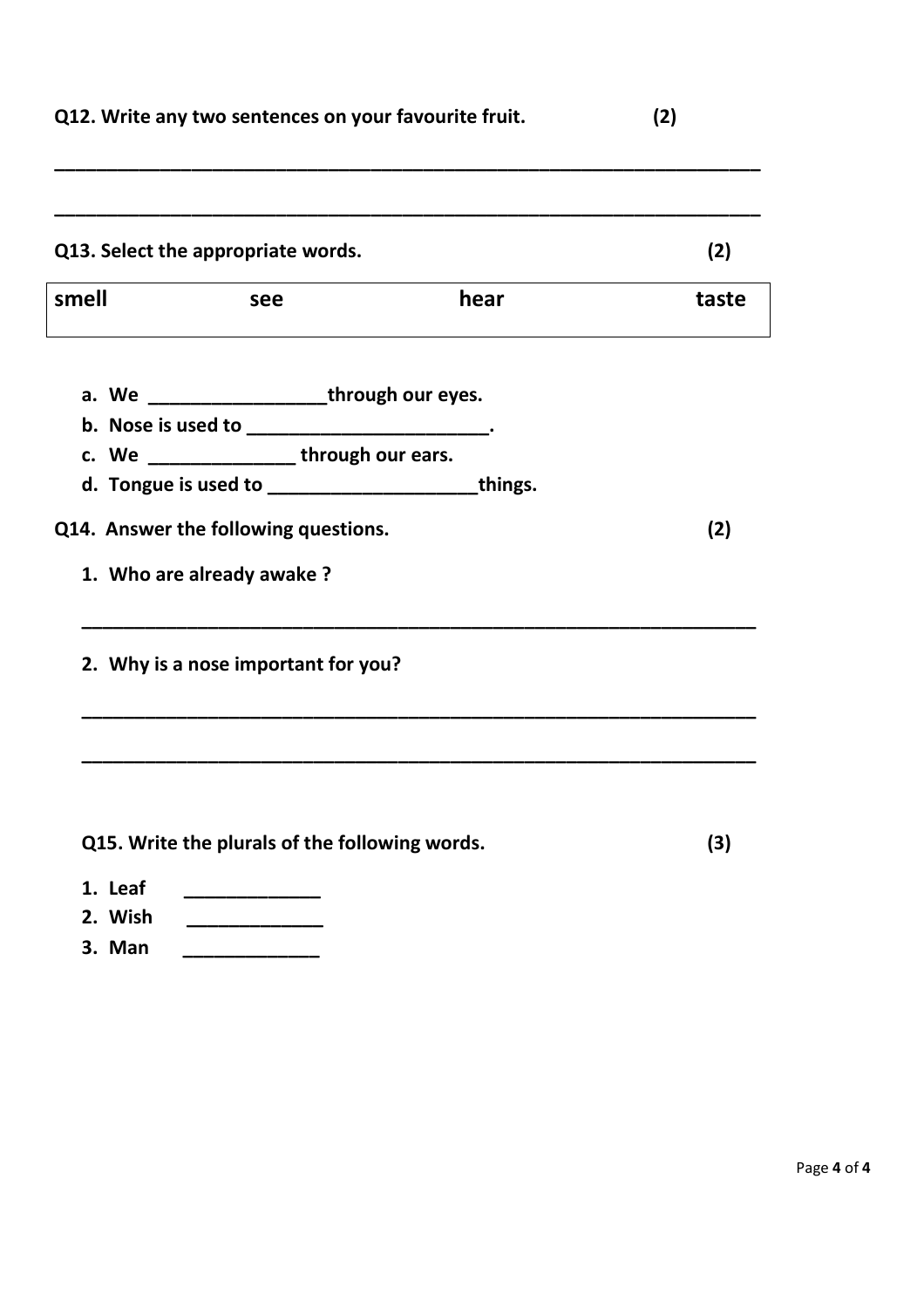|           |                                                |                                | परमाणु ऊर्जा केंद्रीय विद्यालय क्र. - 4, रावतभाटा      |                                  |     |  |  |  |
|-----------|------------------------------------------------|--------------------------------|--------------------------------------------------------|----------------------------------|-----|--|--|--|
|           |                                                | प्रथम सामयिक परीक्षा (2018-19) |                                                        |                                  |     |  |  |  |
|           |                                                |                                | विषय : हिन्दी                                          |                                  |     |  |  |  |
|           | कक्षा $-$ चौथी                                 |                                | अन् <b>भाग : ______</b> _                              | दिनांक: 18/07/2018               |     |  |  |  |
|           |                                                |                                | विदयार्थी का नाम : _________________                   | अनुक्रमांक : ________            |     |  |  |  |
|           |                                                |                                | निरीक्षक के हस्ताक्षर: ________________                | समय : 90 मिनट                    |     |  |  |  |
|           |                                                |                                | परीक्षक के हस्ताक्षर : _________________               | पूर्णांक : 40  प्राप्तांक : ____ |     |  |  |  |
|           |                                                |                                |                                                        |                                  |     |  |  |  |
| $\Psi$ .1 |                                                |                                | नीचे दी गई जगह में खेलों के अनुसार गेंदों के नाम लिखो। |                                  | (3) |  |  |  |
|           | खेलों के नाम                                   |                                | गेंदों के नाम                                          |                                  |     |  |  |  |
|           | उदा. क्रिकेट                                   |                                | किरमिच                                                 |                                  |     |  |  |  |
|           |                                                |                                |                                                        |                                  |     |  |  |  |
|           |                                                |                                |                                                        |                                  |     |  |  |  |
|           |                                                |                                |                                                        |                                  |     |  |  |  |
|           |                                                |                                |                                                        |                                  |     |  |  |  |
|           |                                                |                                |                                                        |                                  |     |  |  |  |
|           | प्र.2 कैसा – कौन लिखो।                         |                                |                                                        |                                  | (3) |  |  |  |
|           | उदा. चंदा – सा                                 | चमकता                          | चेहरा                                                  |                                  |     |  |  |  |
|           | सूरज – सी                                      |                                |                                                        |                                  |     |  |  |  |
|           | हाथी $-$ सा                                    |                                |                                                        |                                  |     |  |  |  |
|           | गुब्बारे - सा                                  |                                |                                                        |                                  |     |  |  |  |
|           |                                                |                                |                                                        |                                  |     |  |  |  |
|           |                                                |                                |                                                        |                                  |     |  |  |  |
| $\Pi.3$   | पानी बरसने की कुछ आवाजे लिखो।<br>जैसे– रिम झिम |                                |                                                        |                                  | (2) |  |  |  |
|           |                                                |                                |                                                        |                                  |     |  |  |  |
|           |                                                |                                |                                                        |                                  |     |  |  |  |
|           |                                                |                                |                                                        |                                  |     |  |  |  |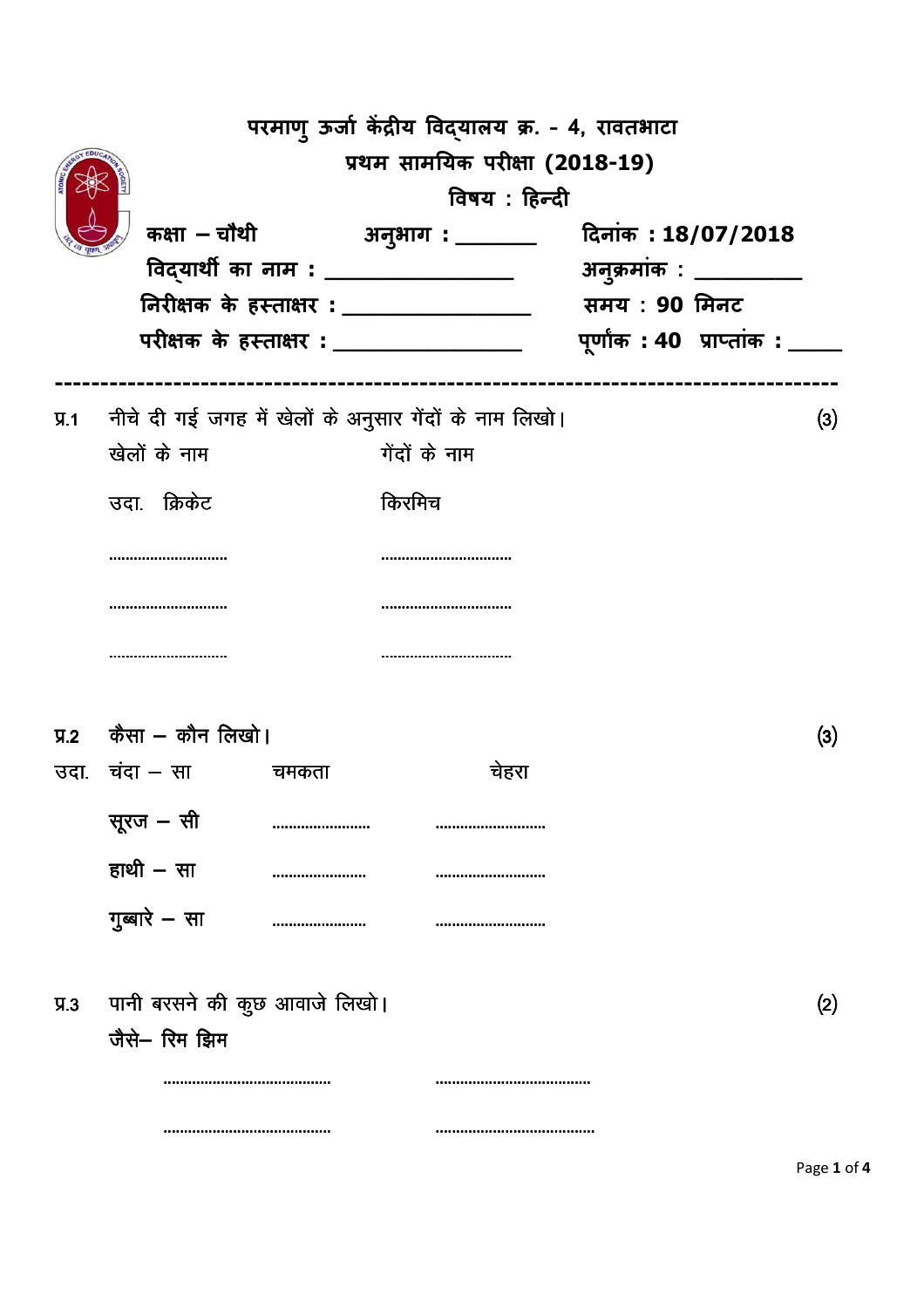....................................

| जवाब    |  | ससार   |  |
|---------|--|--------|--|
| विश्वास |  | अक्लमद |  |
|         |  | भल     |  |

|      | प्र.5 कौन कौन सी सब्जियाँ बेल और पौधे पर लगती है? |       | (2) |
|------|---------------------------------------------------|-------|-----|
|      | बेल $-$                                           | पौधा  |     |
| उदा. | लौकी                                              | बैंगन |     |
|      |                                                   |       |     |
|      |                                                   |       |     |

| $\Psi$ <sub>6</sub> | बताओ इन्हें क्या कहेंगे?           |  |
|---------------------|------------------------------------|--|
|                     | जिस झंडे में तीन रंग हो            |  |
|                     | जिस जगह पर चार राहें मिलती हो      |  |
|                     | जिस इमारत में दो मंजिलें हो        |  |
|                     | जिस स्कूटर में तीन पहिए हो         |  |
|                     | प्र.7 सरकंडे से क्या क्या बनता है? |  |
|                     |                                    |  |

................................

 $(2)$ 

 $(2)$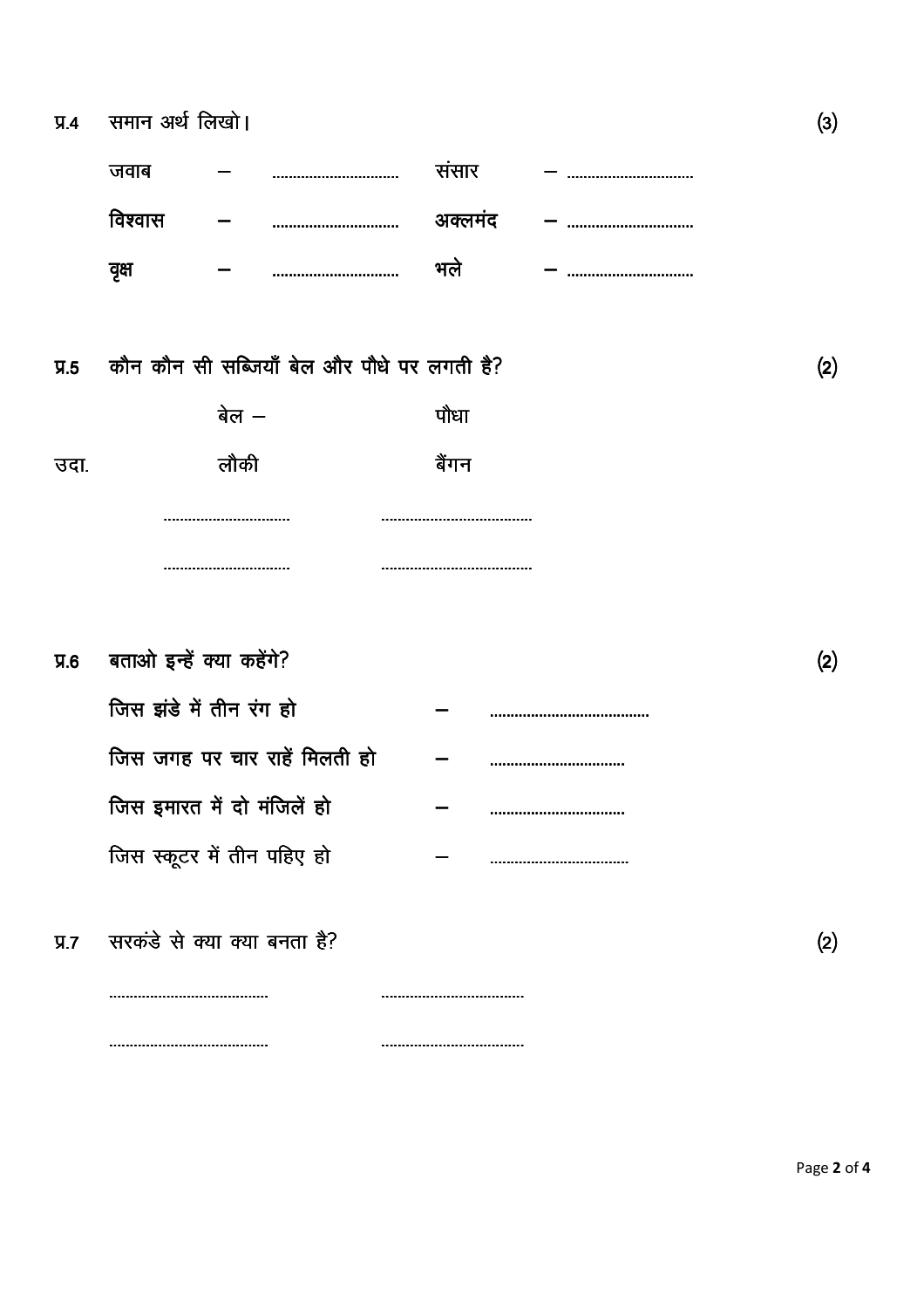| $\Psi$ .8 | किसने कहा? किससे कहा?                                                        | (2)       |  |
|-----------|------------------------------------------------------------------------------|-----------|--|
|           | ''ऐसे सवालों के ऐसे ही जवाब होते हैं। पहले मेरे जवाबों को गलत साबित कीजिए''। |           |  |
| उत्तर     |                                                                              |           |  |
|           |                                                                              |           |  |
|           | "अरे अरे, बेटा कहाँ जा रहा है? बाहर लू चल रही है।"                           |           |  |
| उत्तर     |                                                                              |           |  |
|           |                                                                              |           |  |
| $\Psi$ .9 | वाक्य बनाओ।                                                                  | (3)       |  |
|           |                                                                              |           |  |
|           |                                                                              |           |  |
|           |                                                                              |           |  |
|           |                                                                              |           |  |
|           | प्र.10 नीचे लिखे मुहावरों का वाक्यों में इस्तेमाल करो।                       | (3)       |  |
|           |                                                                              |           |  |
|           |                                                                              |           |  |
|           |                                                                              |           |  |
|           |                                                                              |           |  |
|           | प्र.11 इनमें क्या अंतर है?                                                   | $(4x1=4)$ |  |
|           | घूँस – चूहा                                                                  |           |  |
|           |                                                                              |           |  |
|           |                                                                              |           |  |
|           |                                                                              |           |  |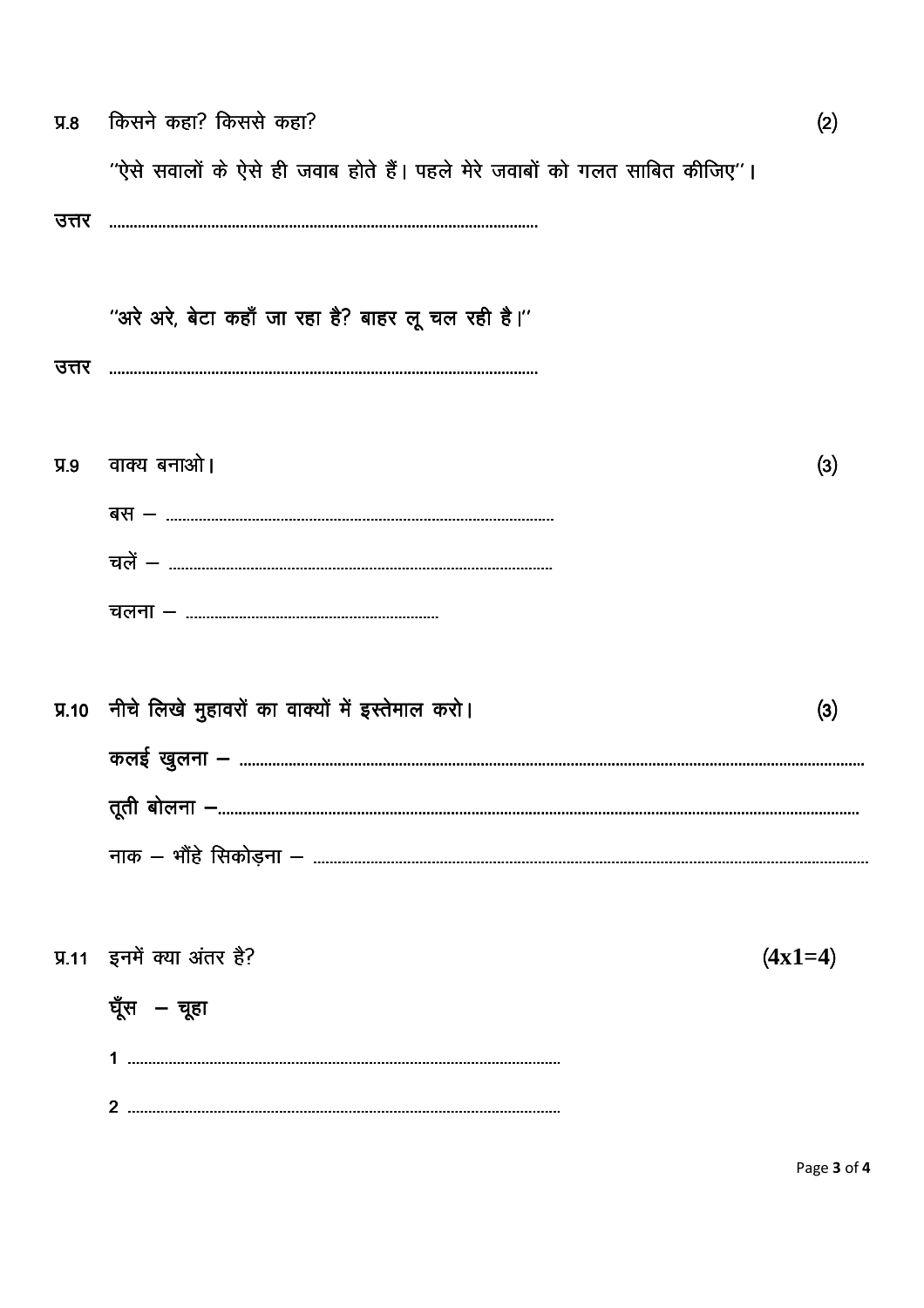|       | पेड़ - पौधा                                                          |     |
|-------|----------------------------------------------------------------------|-----|
|       |                                                                      |     |
|       |                                                                      |     |
|       | प्र.12 कविता की पंक्तियाँ पूरी करो।                                  | (5) |
|       |                                                                      |     |
|       |                                                                      |     |
|       |                                                                      |     |
|       |                                                                      |     |
|       | प्र.13 प्रश्नों के उत्तर लिखो।                                       |     |
|       | साल के किन किन महीनों में ज्यादा बादल छाते है?                       | (1) |
| उत्तर |                                                                      |     |
|       | दिनेश क्या खोज रहा था?                                               | (1) |
| उत्तर |                                                                      |     |
|       | कविता में बादलों को क्या-क्या कहा गया है?                            | (2) |
| उत्तर | जि                                                                   |     |
|       | <u>शै…………………………</u>                                                  |     |
|       | अगर तुम्हारा बस चले तो तुम कौन - कौन सी दो इच्छाएँ पूरी करना चाहोगे? | (2) |
| उत्तर |                                                                      |     |
|       |                                                                      |     |

Page 4 of 4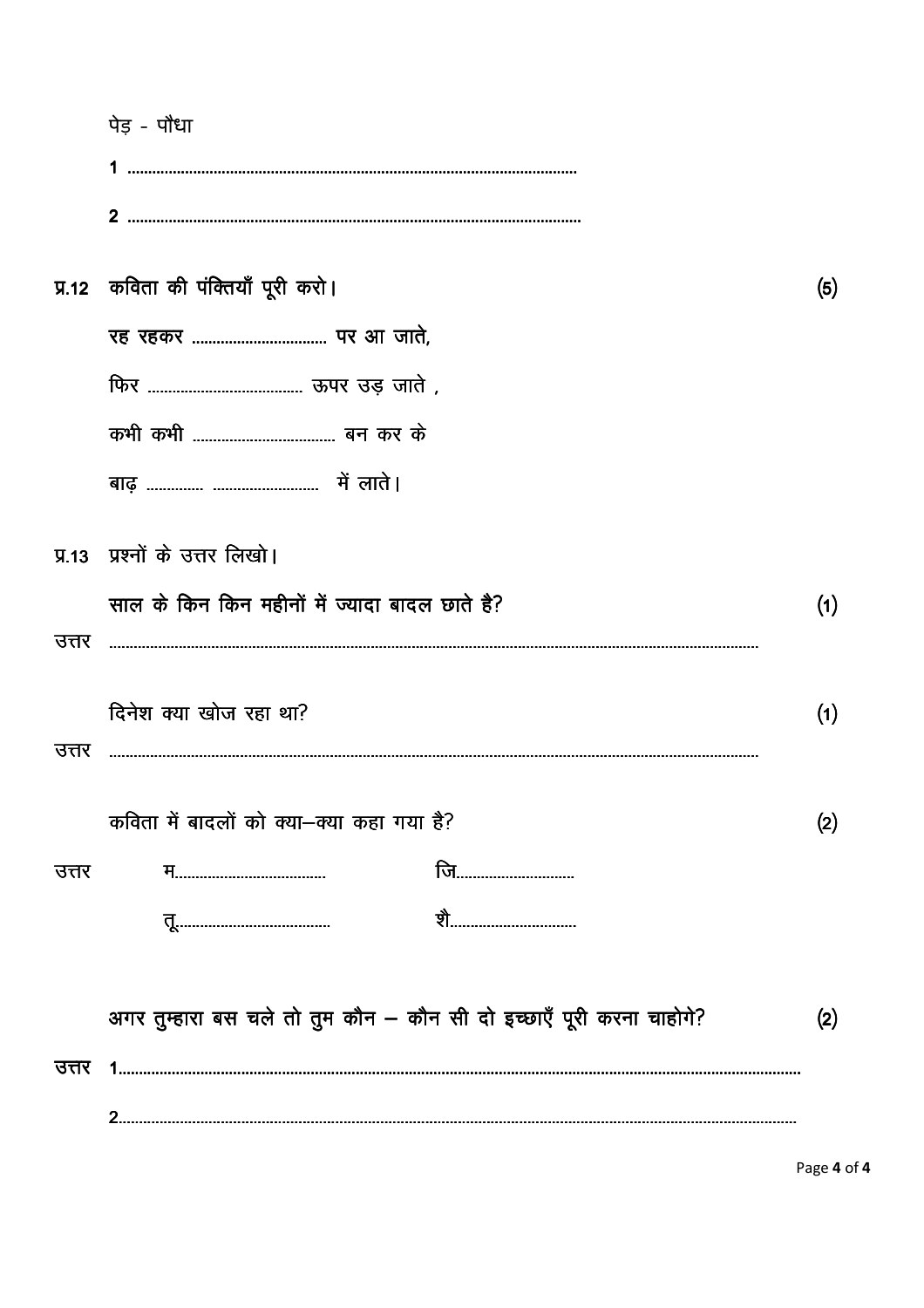|     |                                                     | <b>ATOMIC ENERGY CENTRAL SCHOOL No.-4, RAWATBHATA</b><br>Periodic Test - 1 (2018-19)<br><b>Subject: Maths</b> |  |                             |  |  |
|-----|-----------------------------------------------------|---------------------------------------------------------------------------------------------------------------|--|-----------------------------|--|--|
|     |                                                     | Class - IV Section : ________________ Date: 16/07/2018                                                        |  |                             |  |  |
|     |                                                     | Name of the student : ____________________                                                                    |  | <b>Roll No: _________</b>   |  |  |
|     |                                                     | Invigilator's sign: ____________________                                                                      |  | Time - $1\frac{1}{2}$ Hours |  |  |
|     |                                                     |                                                                                                               |  |                             |  |  |
|     | Q1. Fill in the blanks.                             |                                                                                                               |  | $\frac{1}{2}$ x12=6m        |  |  |
|     |                                                     | i) A brick has _______ faces, _____________ corners and __________ edges.                                     |  |                             |  |  |
|     | ii) $1 \text{ lakh} = \underline{\qquad}$ thousand. |                                                                                                               |  |                             |  |  |
|     |                                                     |                                                                                                               |  |                             |  |  |
|     |                                                     |                                                                                                               |  |                             |  |  |
|     | v) 21 cm less than 4m is $\_\_\_m \_\_\_cm \_\_\cm$ |                                                                                                               |  |                             |  |  |
|     |                                                     |                                                                                                               |  |                             |  |  |
|     |                                                     | vii) A number that exactly comes between 150 and 200 is ____________.                                         |  |                             |  |  |
|     |                                                     | viii) A number becomes double if it is increased by 9. The number is ____.                                    |  |                             |  |  |
|     |                                                     | ix) A number which can be divided by 2, 4 and 8 and comes between 0 and 10 is $\frac{ }{ }$ .                 |  |                             |  |  |
| cm. |                                                     | x) A snail climbs 4cm in 1 min but slips down 3 cm. it will take ____ minutes to climb to 3                   |  |                             |  |  |
|     | Q.2 Answer the following questions.                 |                                                                                                               |  | $12x 2=24m$                 |  |  |
|     | many toffees did he have?                           | i) Ramesh gave 7 toffees each to six of his friends and 3 toffees are left with him. How                      |  |                             |  |  |

**Ans.** 

**ii) A bus can carry 52 children. How many children can 7 buses carry?** 

**Ans.**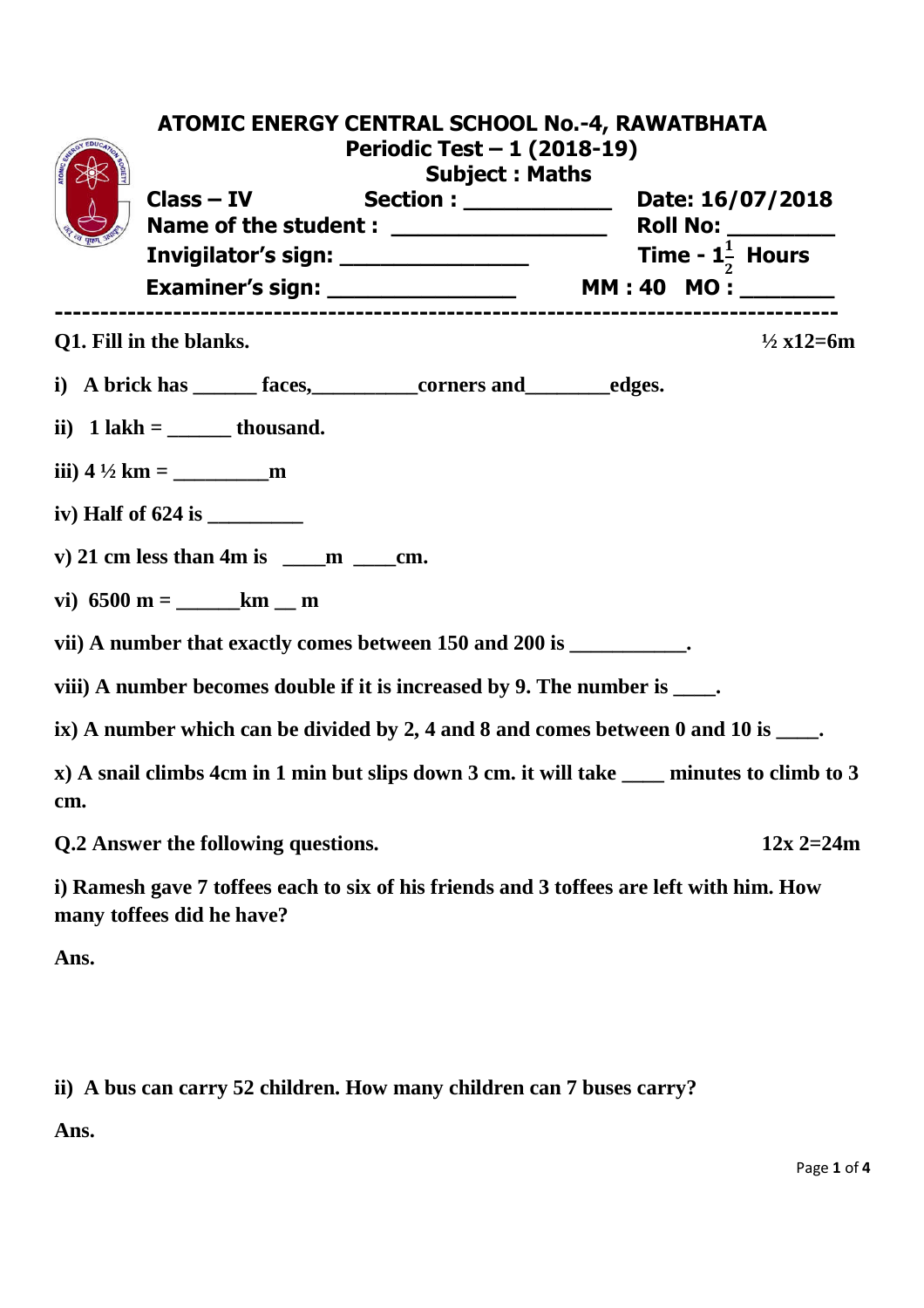## **iii) Write all possible 3-digit number by using 6, 4 and 9?**

**Ans.** 

**iv) There are 50 children. Each child is to be given 3 bananas and 6 biscuits. How many bananas and biscuits are distributed?** 

**Ans.** 

**v) The height of a building is 96 metres. The height of a room in this building is 4m. How many such rooms are there one on top of the other?** 

**Ans.** 

 **vi) Draw the line segments of following lengths.** 

**i**)  $AB = 5.4$  cm **ii**)  $PQ = 4.8$  cm

**vii) Make a drawing of a brick to show 3 of its faces.** 

**viii) The length of a brick is 25cm. How many such bricks are needed to make a 2 metre wall?**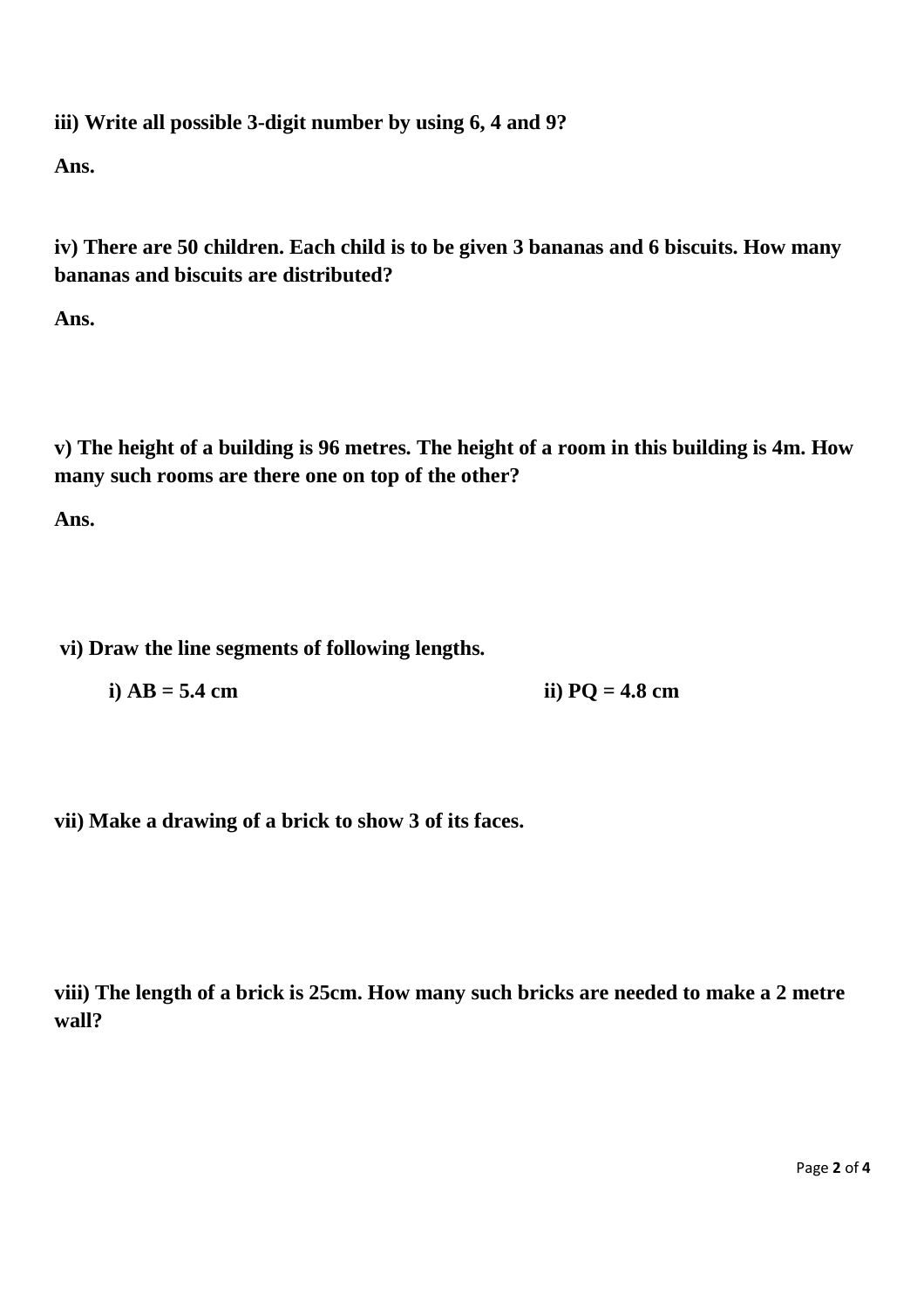- **ix) Draw the following patterns in a wall.**
- **A. Jharokha Patterns**  B. Arch Patterns

**x)There are 34 rabbits and 105 deer. How many more deer are there than rabbits?** 

**Q3.** Look at the cost of bricks. 4m

**Bricks Cost in Rs.(per thousand bricks) Old bricks 2500 New bricks** 14000 **New bricks from Kota 3000** 

**a) What is the cost of 4000 old bricks?** 

**b**) Which are the cheapest bricks?

**c) Ram bought 2500 new bricks from Kota. How much did he pay?** 

**d) Find out what he will pay if he buys 500 new bricks?**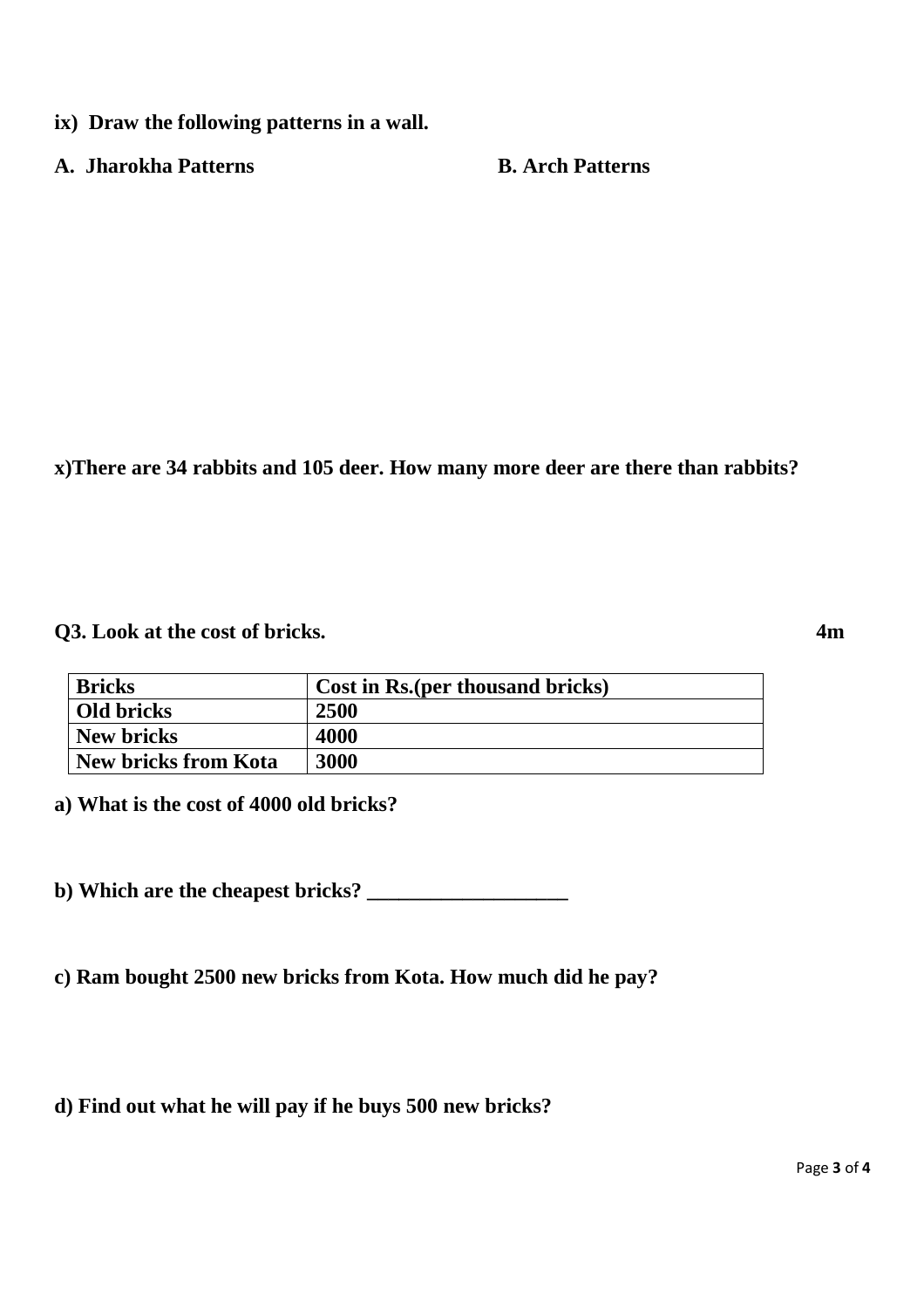**Q.4. There are different kinds of buses which are running Adventure Park. Each bus has a different ticket price and trip time. 4m** 

| Name of the bus     | <b>Ticket price</b> | <b>Trip time</b> |
|---------------------|---------------------|------------------|
| <b>Deluxe bus</b>   | Rs.50               | 45 minutes       |
| <b>Express Bus</b>  | <b>Rs. 45</b>       | 30 minutes       |
| <b>Ordinary bus</b> | <b>Rs. 30</b>       | 1 hour           |
| Luxury bus          | <b>Rs. 60</b>       | 40 minutes       |

**a. Which bus takes 1 ½ hour to complete two trips?** 

**b. Which bus gives the most time taking and the least money?** \_\_\_\_\_\_\_\_\_\_\_\_\_\_\_\_\_\_\_

**c. One group of children paid Rs.270 for express bus. How many children went for the express bus trip? \_\_\_\_\_\_\_** 

**d. Which bus makes two trips in 1 hour? \_\_\_\_\_\_\_** 

|  | Q.5. Gajendra runs 5 rounds of a square field with sides 250 m. |  |  | 2m |
|--|-----------------------------------------------------------------|--|--|----|
|  |                                                                 |  |  |    |

 **i) How much distance will he cover in one round?** 

**Ans. 250m** 

 **ii) How much distance will he cover in 5 rounds?** 

**Ans.**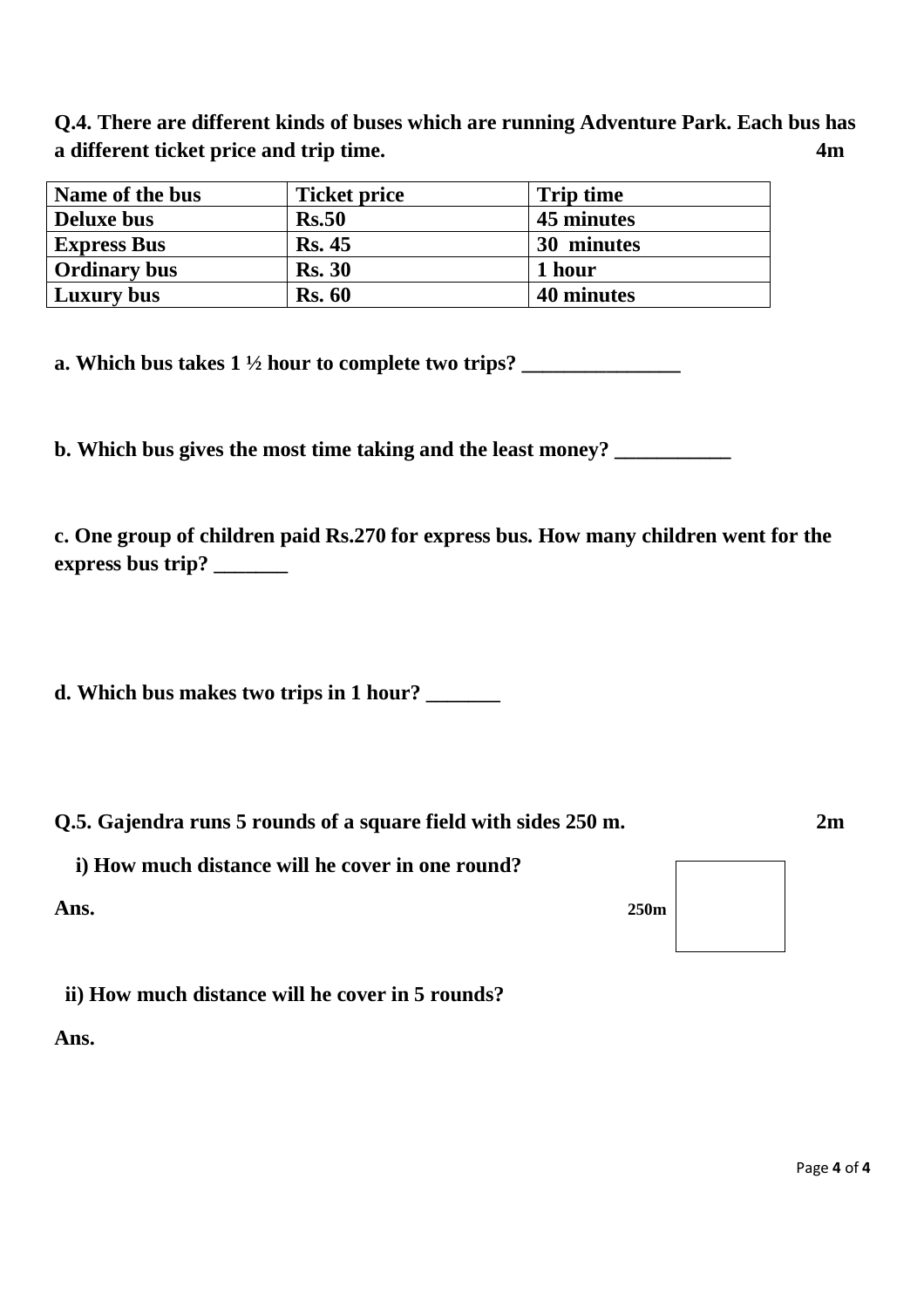|                | <b>ATOMIC ENERGY CENTRAL SCHOOL No.-4, RAWATBHATA</b><br>Periodic Test - 1 (2018-19) |                     |                             |                          |  |  |  |  |  |
|----------------|--------------------------------------------------------------------------------------|---------------------|-----------------------------|--------------------------|--|--|--|--|--|
|                | Class - IV Section : _______________ Date: 19/07/2018                                | <b>Subject: EVS</b> |                             | <b>Roll No:</b> ________ |  |  |  |  |  |
|                |                                                                                      |                     | Time - $1\frac{1}{2}$ Hours |                          |  |  |  |  |  |
|                | Q.1 Fill in the blanks                                                               |                     |                             | (5m)                     |  |  |  |  |  |
|                | 1. In _____________children use a vallam to reach school.                            |                     |                             |                          |  |  |  |  |  |
|                | 2. Every child has a right to free education up to class ____________.               |                     |                             |                          |  |  |  |  |  |
|                | 3. All animals that give birth to their young ones have example ears.                |                     |                             |                          |  |  |  |  |  |
|                | 4. Male elephants stay in the herd till they are 1.1.1.1.                            |                     |                             |                          |  |  |  |  |  |
|                | 5. Amrita and her companions sacrificed their lives almost _________ hundred year    |                     |                             |                          |  |  |  |  |  |
| ago.           |                                                                                      |                     |                             |                          |  |  |  |  |  |
|                |                                                                                      |                     |                             |                          |  |  |  |  |  |
|                | 7. Omana's train had started from _______________.                                   |                     |                             |                          |  |  |  |  |  |
|                | 8. Children in ___________ use trolley to cross the river and reach the school.      |                     |                             |                          |  |  |  |  |  |
|                | 9. _________ and termites also live together like bees.                              |                     |                             |                          |  |  |  |  |  |
|                | 10. There are only a few _______ bees in the hive.                                   |                     |                             |                          |  |  |  |  |  |
|                |                                                                                      |                     |                             |                          |  |  |  |  |  |
|                | Q.2 Match the following                                                              |                     |                             | (2m)                     |  |  |  |  |  |
| 1. Camel carts |                                                                                      | jodhpur             |                             |                          |  |  |  |  |  |
|                | 2. Bochaha village                                                                   | Kozhikode           |                             |                          |  |  |  |  |  |
| 3. kerala      |                                                                                      | <b>Desert</b>       |                             |                          |  |  |  |  |  |
| 4. khejadle    |                                                                                      | <b>Bihar</b>        |                             |                          |  |  |  |  |  |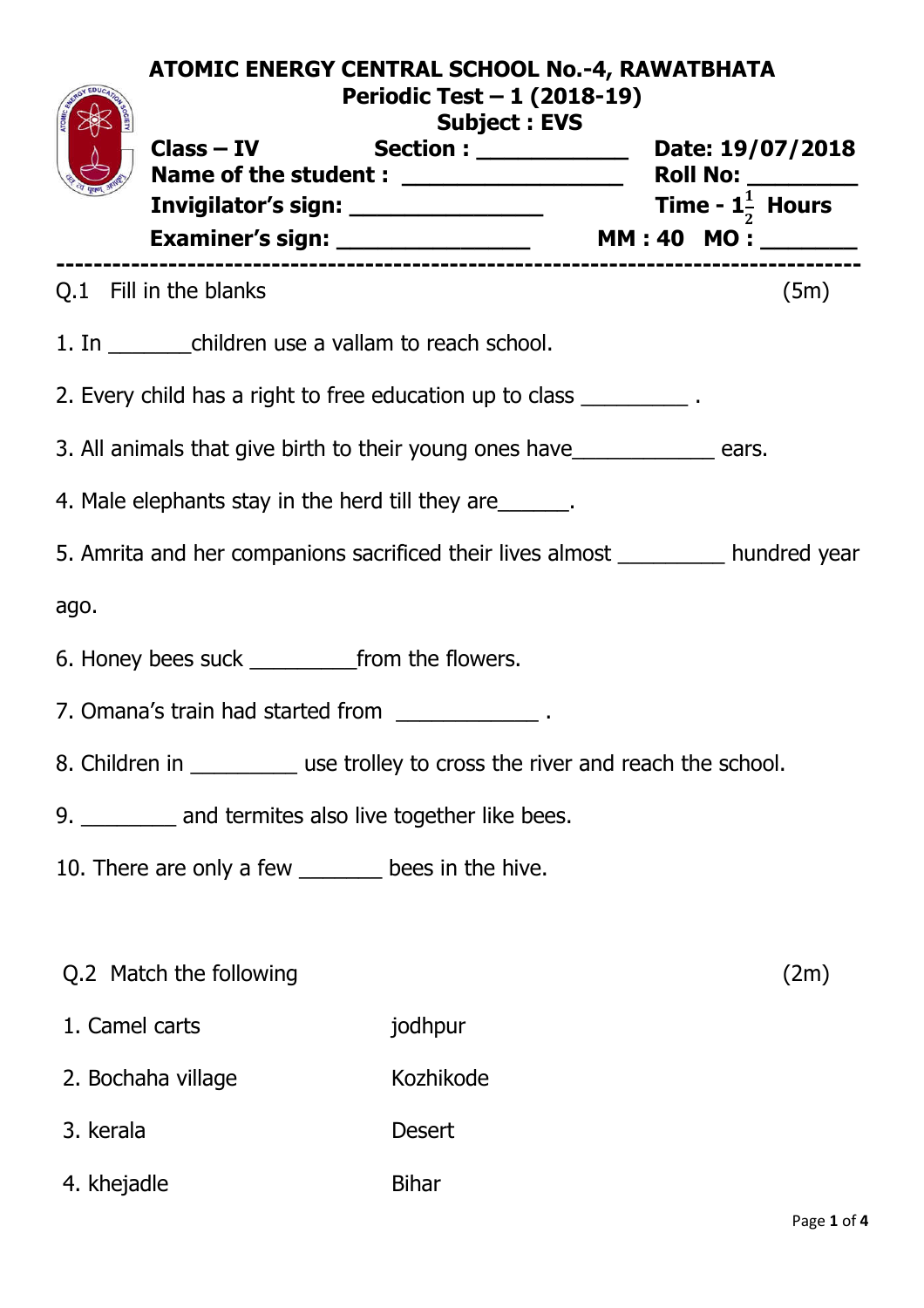Q.3 Answer in one word. (5M)

 $\overline{\phantom{a}}$  , where  $\overline{\phantom{a}}$ 

1. The group of people in the some parts of Rajasthan who work to protect trees.

2. They make bee hive, collect nectar from the flowers and look after the baby bees. 3. He gives signal to the train from last coach of train. 4. She joined a course of bee keeping and started her business of bee keeping .\_\_\_\_\_\_\_\_\_\_\_ 5. A project which tells extraordinary tales of ordinary girl who have changed their lives by going to School Q.4 State whether the Following statement are true or false. (3M) 1. Lizards have ting holes on their heads. () 2. Khejadli village is near Jaipur in Rajasthan. () 3. Mud helps elephants to keep their skin cool. () 4. Honeybees lay eggs from January to February. () 5. When the train is at a high speed, things outside seem to be running in the same

direction. ()

6. Anita's parent did not like the idea of girls going to school. ()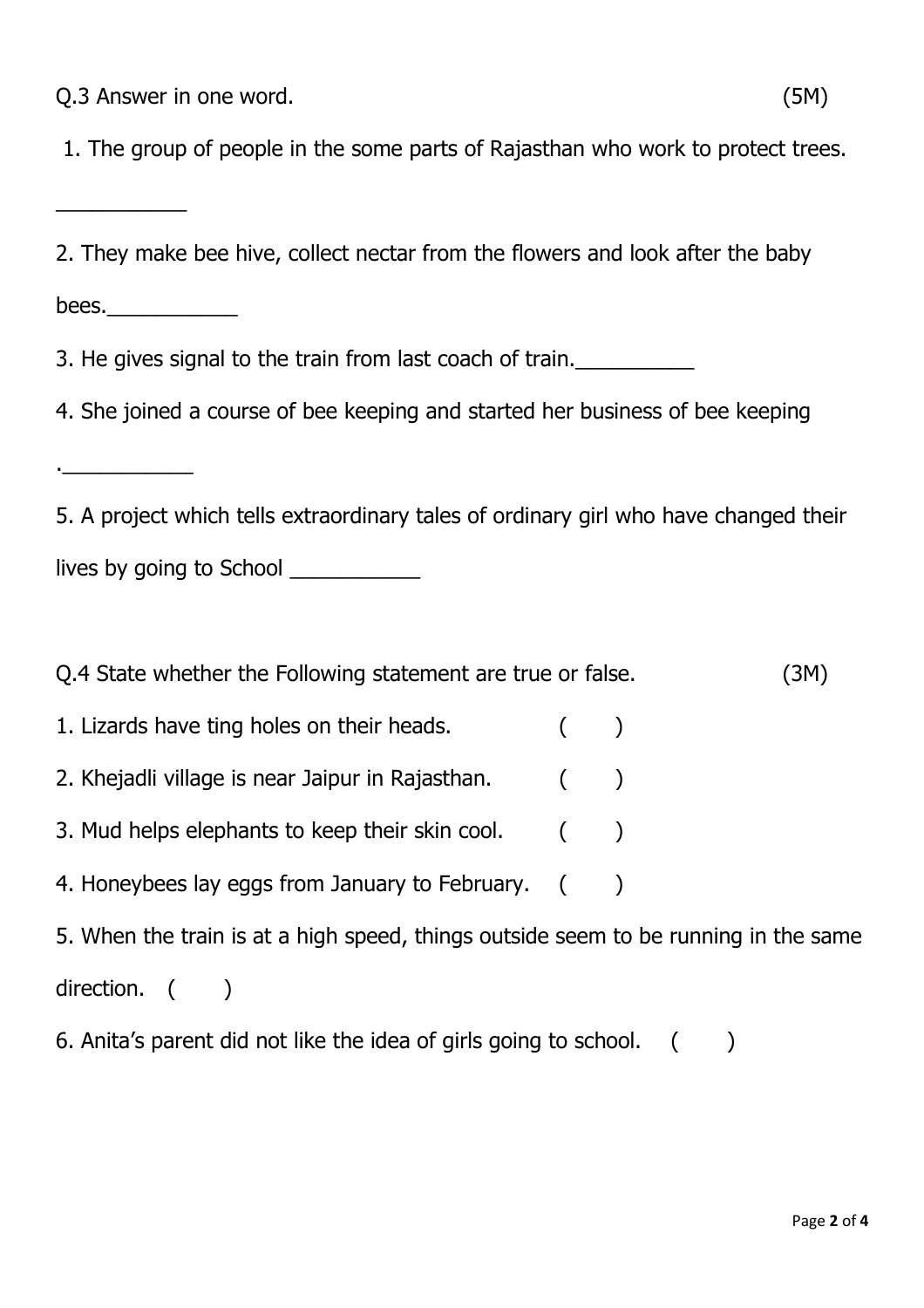## Q. 5 Name any two

1. Trees that can not be affected by insects.

2. People who help you in railway.

3. Things that are need for bee keeping.

4. Things which are used for making cement bridge.

5. Animals that have external ears.

Q.6 Give reason

1. Radha's family cancelled their tickets.

2. We should protect our forests.

 $(3m)$